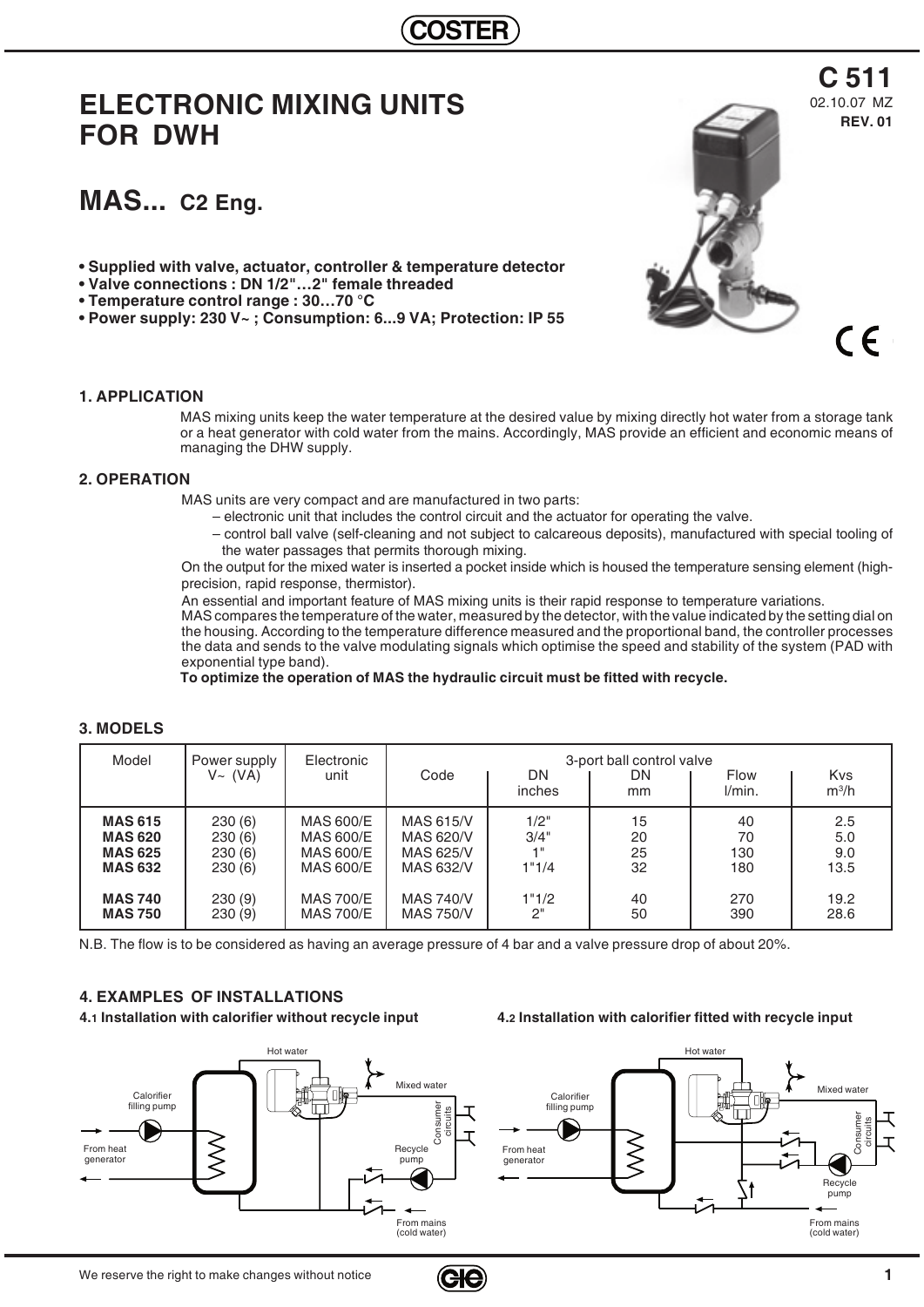

## **5. TECHNICAL DATA**

| • Controller              |               | Ambient humidity                           | Class F DIN 40040        |
|---------------------------|---------------|--------------------------------------------|--------------------------|
| Power supply              | $230 V -$     | Protection                                 | IP 55                    |
| Frequency                 | $5060$ Hz     | • Valve                                    |                          |
| Consumption:              |               | Test pressure                              | 1000 kPa (10bar)         |
| – MAS 6                   | 6 VA          | Working pressure                           | 600 kPa (6bar)           |
| $-MAS 7.$                 | 9 V A         | Maximum differential pressure              | 600 kPa (6bar)           |
| Rotation angle            | 90 $^{\circ}$ | Fluid temperature                          | $5120$ °C                |
| Run time for $90^\circ$ : | 30 seconds    | Glycolate fluid (for special applications) | 50% max.                 |
| Setting range             | 3070 °C       | Materials:                                 |                          |
| Materials:                |               | - Valve body                               | nickel-plated OT58 brass |
| – Base                    | Nylon 66      | – Ball                                     | hard-chromed OT58 brass  |
| – Cover                   | polycarbonate | - Spindle                                  | OT58 brass               |
| Ambient temperature :     |               | - Ball gasket                              | PTFE (teflon)            |
| - Operating               | 045 °C        | - Spindle gasket                           | O-Ring viton             |
| - Storage                 | $-2060 °C$    |                                            |                          |

## **6. OVERALL DIMENSIONS**

**6.1 Electronic controller**

#### 95 80 1 – Base  $\overline{7}$  2 – Protective cover for printed circuit board 3 – Screws for securing coupling pins to the valve 57 4 – PG 11 cable entry gland  $\left( 1\right)$  $6\phantom{a}$ 5 5 – Red mark (opens)  $115$  6 – Blue mark (closes) 7 – Desired temperature setting dial 돠 8 – Valve position indicator  $\frac{8}{3}$  9 – Temperature detector connecting cable **(30 cm)** 8 10 – Connector for temperature detector G  $\overline{\mathbf{3}}$  11 – Power supply cable **(1 metre)** 12 – Power supply plug $111$  $\mathbf{2}$  $\overline{4}$ **Dimensions in mm**  $\mathbf{9}$  $\mathbf{\hat{11}}$ 10  $\overline{12}$

**6.2 Overall dimensions & weight** 



**7. PRESSURE DROP CHART**

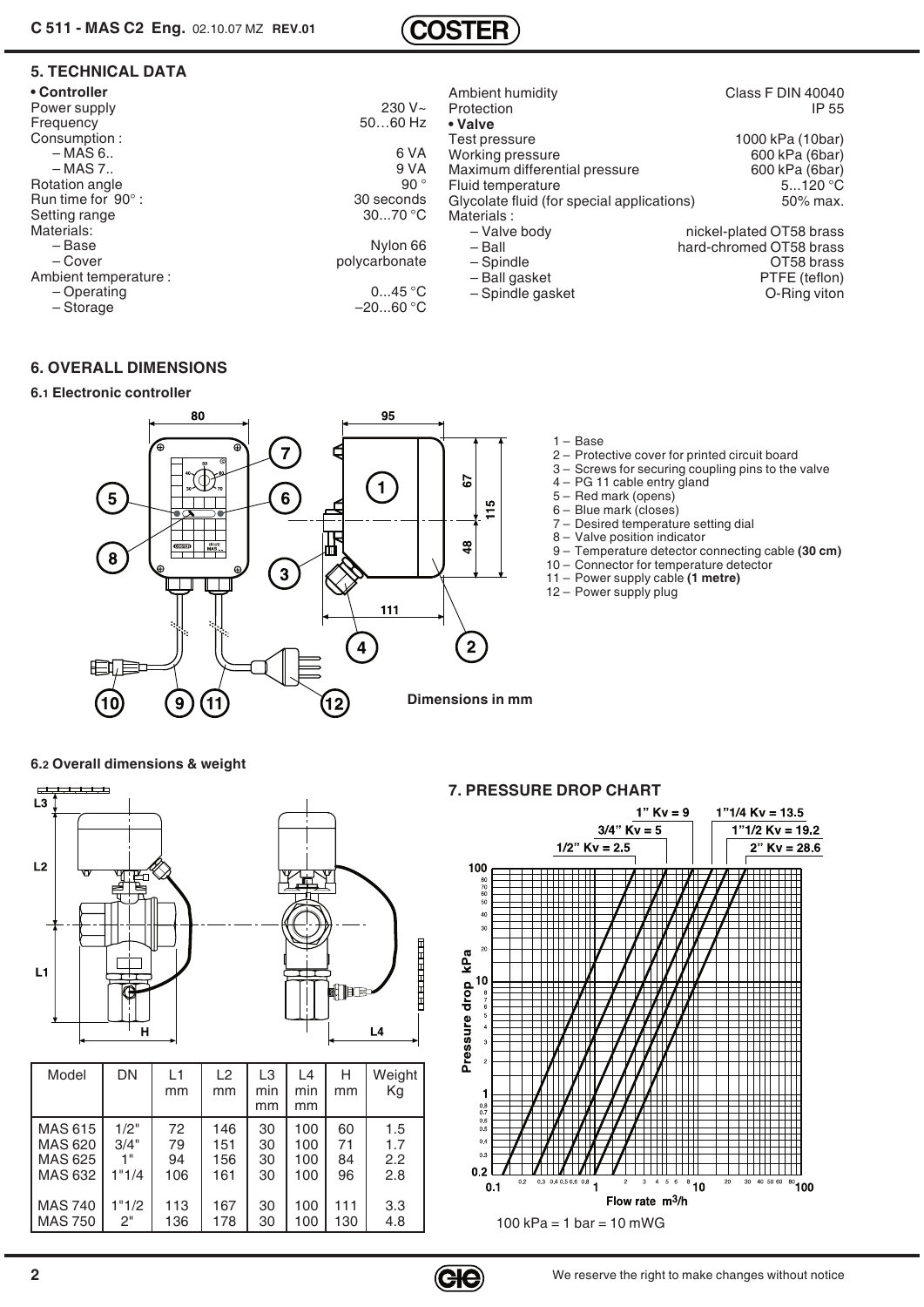**VFS** 

 $N<sub>0</sub>$ 

**YES** 

## **8. INSTALLATION**

## **8.1 Installing the valve**

The valve can be installed in any position except that with the control spindle facing downwards.

To one of the two opposite ports (it does not matter which) is connected the hot water from the calorifier, and to the other is connected the mixture cold water - recycle.

From the central port, where the pocket containing the temperature sensing element is inserted, flows the mixed hot water directed to the consumer circuit.

#### **8.2 Positioning the valve spindle**

When the valve has been installed hydraulically, position the control spindle so that the entry port for hot water coming from the calorifier is open, as shown in the following diagrams.



#### **8.3 Coupling the controller to the valve**

The controller is supplied in the "open" position, corresponding, hydraulically, to the open position for the input for water coming from the calorifier. The valve position indicator, seen in the slot in the diagram (6.1.8) must be turned in the direction of the red mark (6.1.5).

If it is not in this position, plug in the power supply cable to a 230 V~ earthed mains socket: the controller should open. Next, loosen the two controller securing screws (2), couple the housing on the securing spigots (4), insert the controller spindle (3) in the valve spindle (5) and then secure it by tightening the two securing screws.

Warning: install the controller on the valve so that the electric cable entry glands are not facing upwards. This is to ensure that water drops from condensation or falling from overhanging objects might, over time, penetrate to the inside of the electronic controller..



#### **8.4 Temperature detector**

To connect the controller to the temperature detector:

- after having found the correct position of the insertion guide, push the female connector (1) of the controller into the fixed male union (3) of the pocket,
- while rotating it slowly push the securing ring nut (2) until it is above the fixed male union,
- rotate the securing ring nut (2) clockwise (for about half a turn) until you feel it snap into position.



- 1 Female connector 2 – Securing ring nut
- 3 Fixed male union
- 
- 4 Pocket with temperature sensing element 5 – Nut for securing pocket at desired height

**Should it be necessary to replace the sensor pocket, position the securing ring nut at the same distance as that mounted so that the sensing element is in the centre of the flow inside the valve.**